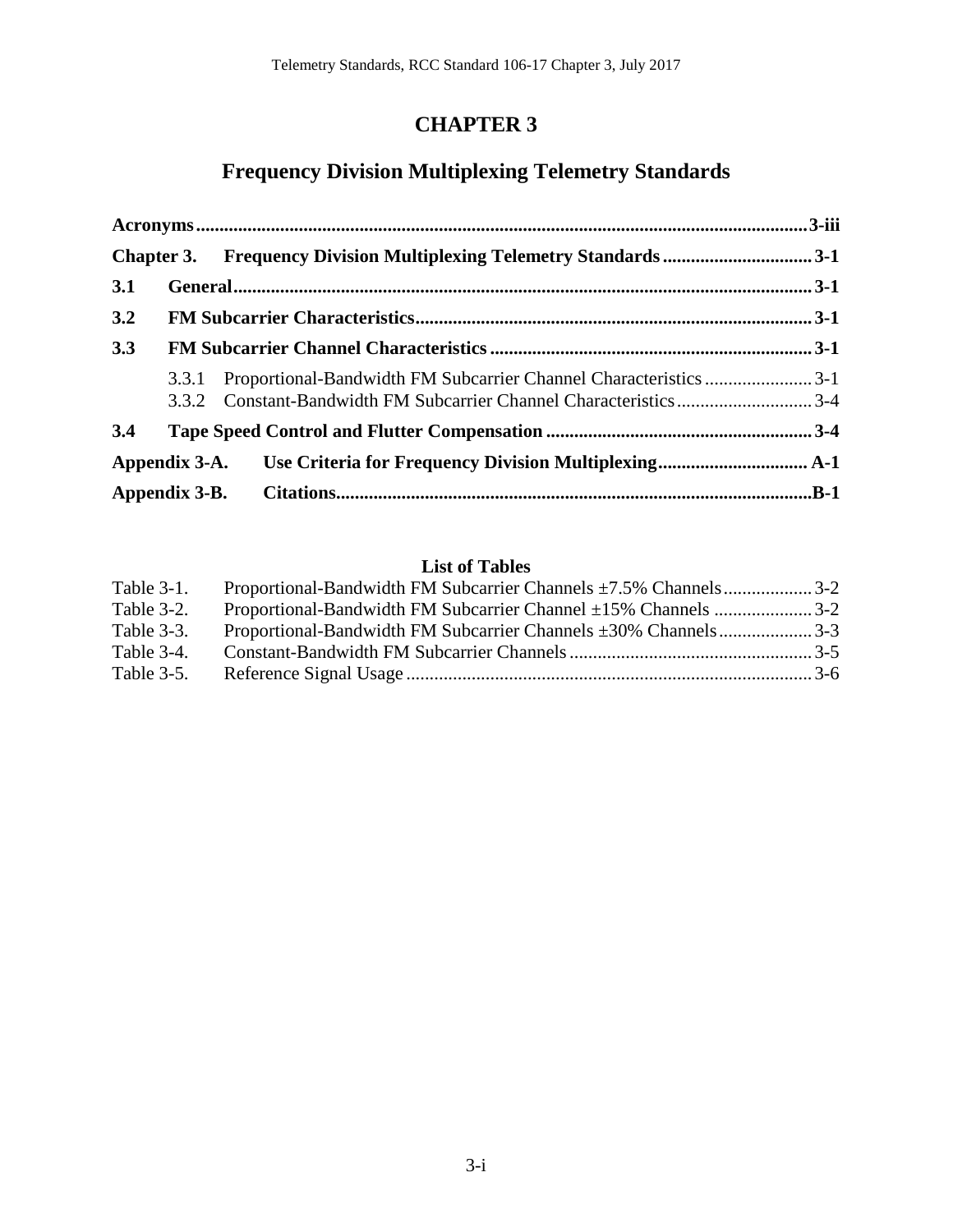This page intentionally left blank.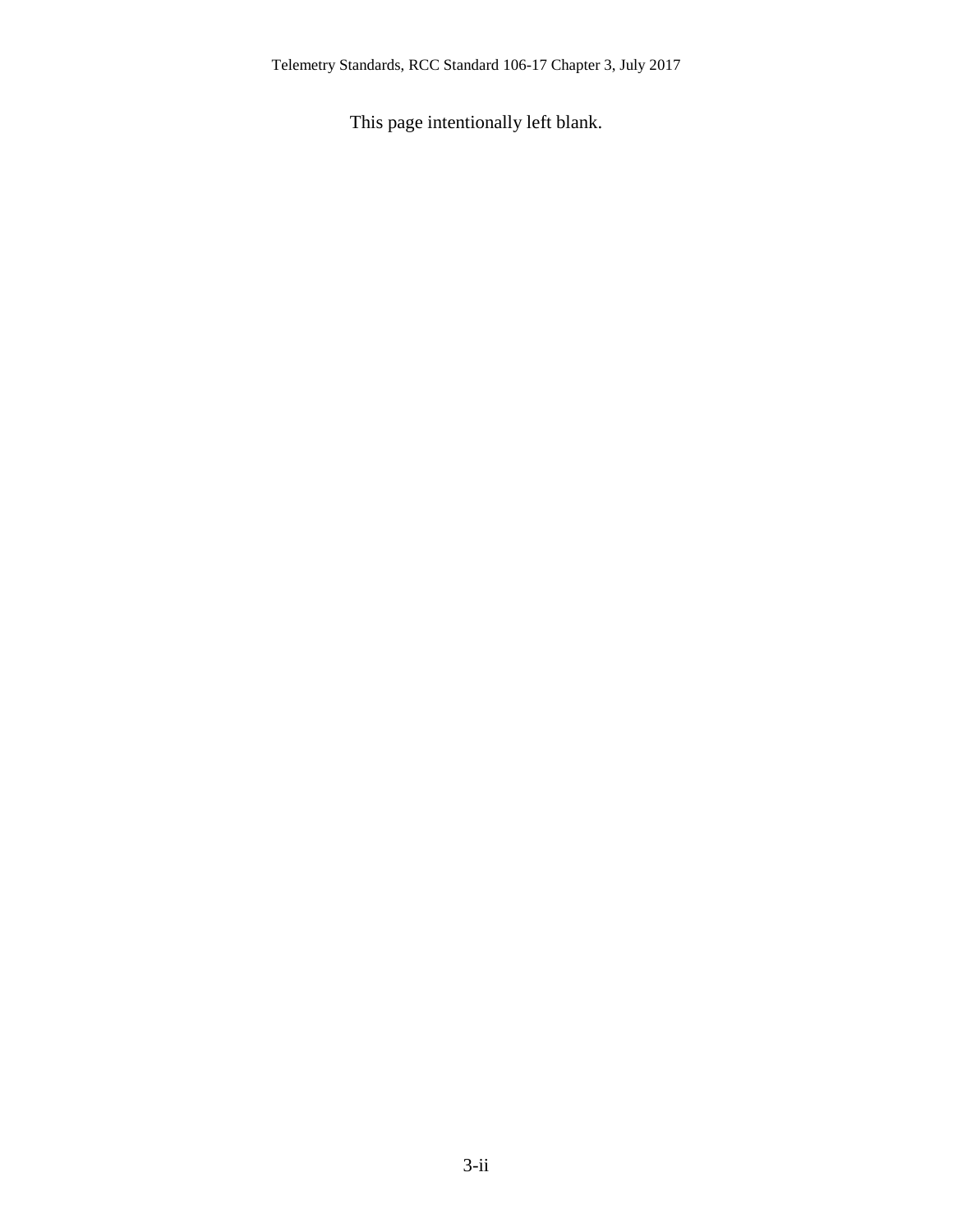# <span id="page-2-0"></span>**Acronyms**

| dB         | decibel                |
|------------|------------------------|
| <b>FM</b>  | frequency modulation   |
| IF         | intermediate frequency |
| Hz         | hertz                  |
| kHz        | kilohertz              |
| ms         | millisecond            |
| RF         | radio frequency        |
| rms        | root mean square       |
| <b>SNR</b> | signal-to-noise ratio  |
|            |                        |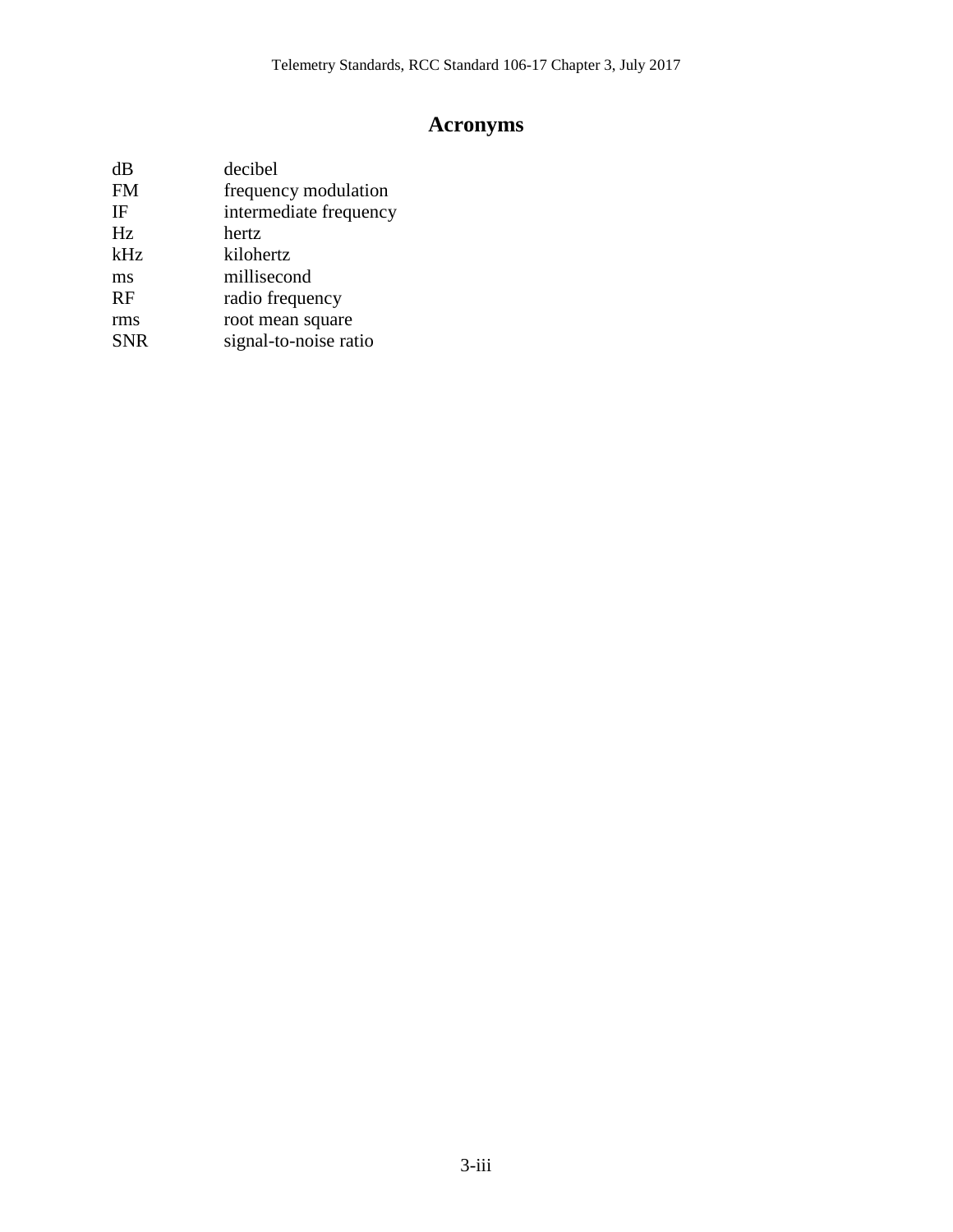This page intentionally left blank.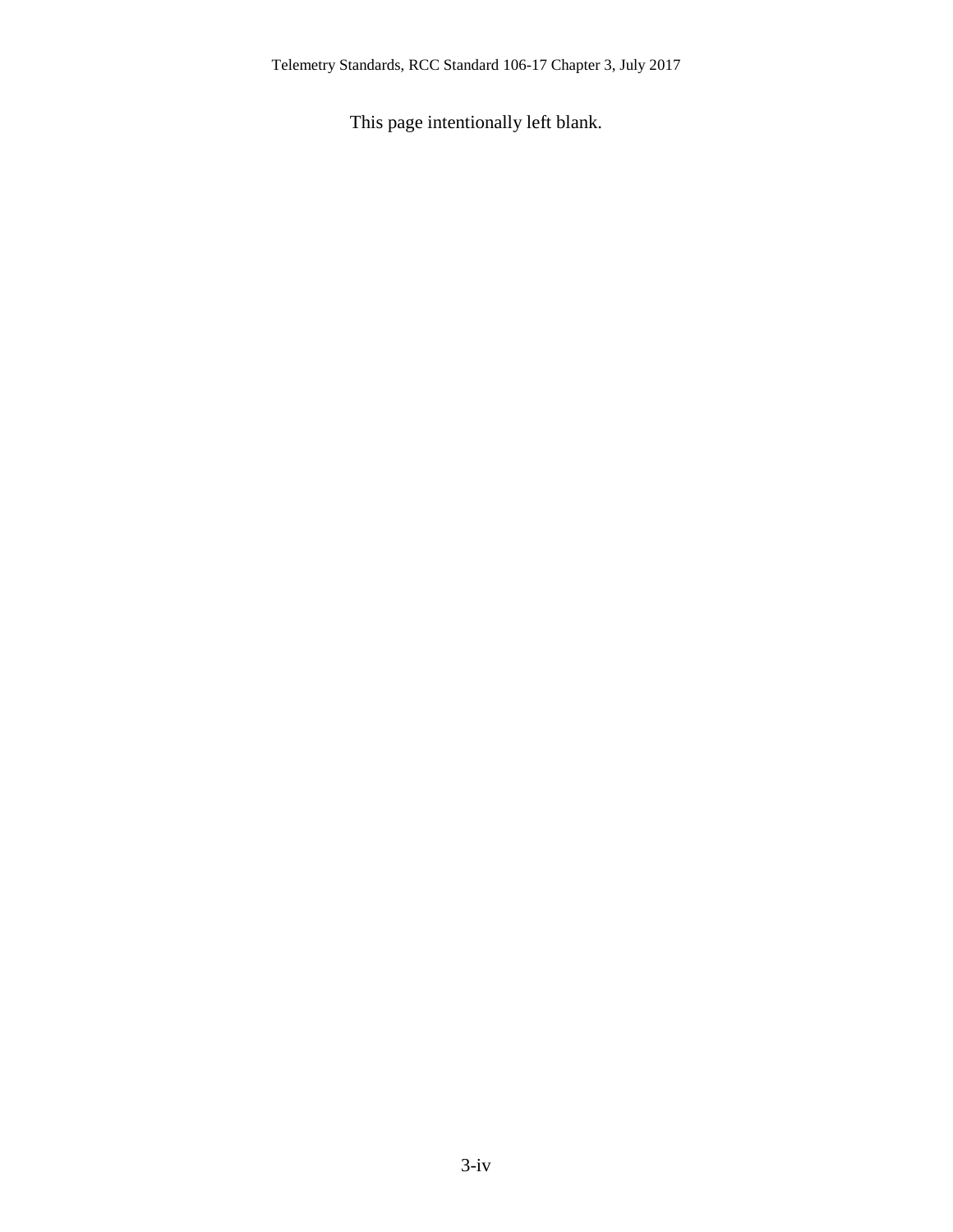# <span id="page-4-0"></span>**CHAPTER 3**

# **Frequency Division Multiplexing Telemetry Standards**



### <span id="page-4-1"></span>**3.1 General**

In frequency division multiplexing, each data channel makes use of a separate subcarrier that occupies a defined position and bandwidth in the modulation baseband of the radio frequency (RF) carrier. Two types of FM subcarrier formats may be used. The data bandwidth of one format type is proportional to the subcarrier center frequency, while the data bandwidth of the other type is constant, regardless of subcarrier frequency.

### <span id="page-4-2"></span>**3.2 FM Subcarrier Characteristics**

In these systems, one or more subcarrier signals, each at a different frequency, are employed to frequency-modulate or phase-modulate a transmitter in accordance with the RF conditions specified in [Chapter 2.](http://www.wsmr.army.mil/RCCsite/Documents/106-17_Telemetry_Standards/chapter2.pdf) The following subparagraphs set forth the standards for utilization of FM frequency division multiplexing.

Each of the subcarriers conveys measurement data in FM form. The number of data channels may be increased by modulating one or more of the subcarriers with a time-division multiplex format such as pulse code modulation.

The selecting and grouping of subcarrier channels depend upon the data bandwidth requirements of the application at hand and upon the necessity to ensure adequate guard bands between channels. Combinations of both proportional-bandwidth channels and constantbandwidth channels may be used.

### <span id="page-4-3"></span>**3.3 FM Subcarrier Channel Characteristics**

The following subparagraphs describe the characteristics of proportional-bandwidth and constant-bandwidth FM subcarrier channels.

## <span id="page-4-4"></span>3.3.1 Proportional-Bandwidth FM Subcarrier Channel Characteristics

[Table 3-1,](#page-5-0) [Table 3-2,](#page-5-1) and [Table 3-3](#page-6-0) list the standard proportional-bandwidth FM subcarrier channels. The channels identified with letters permit  $\pm 15$  or  $\pm 30$  percent subcarrier deviation rather than  $\pm$ 7.5 percent deviation but use the same frequencies as the 12 highest channels. The channels shall be used within the limits of maximum subcarrier deviation. See [Appendix 3-A](#page-10-1) for expected performance tradeoffs at selected combinations of deviation and modulating frequency.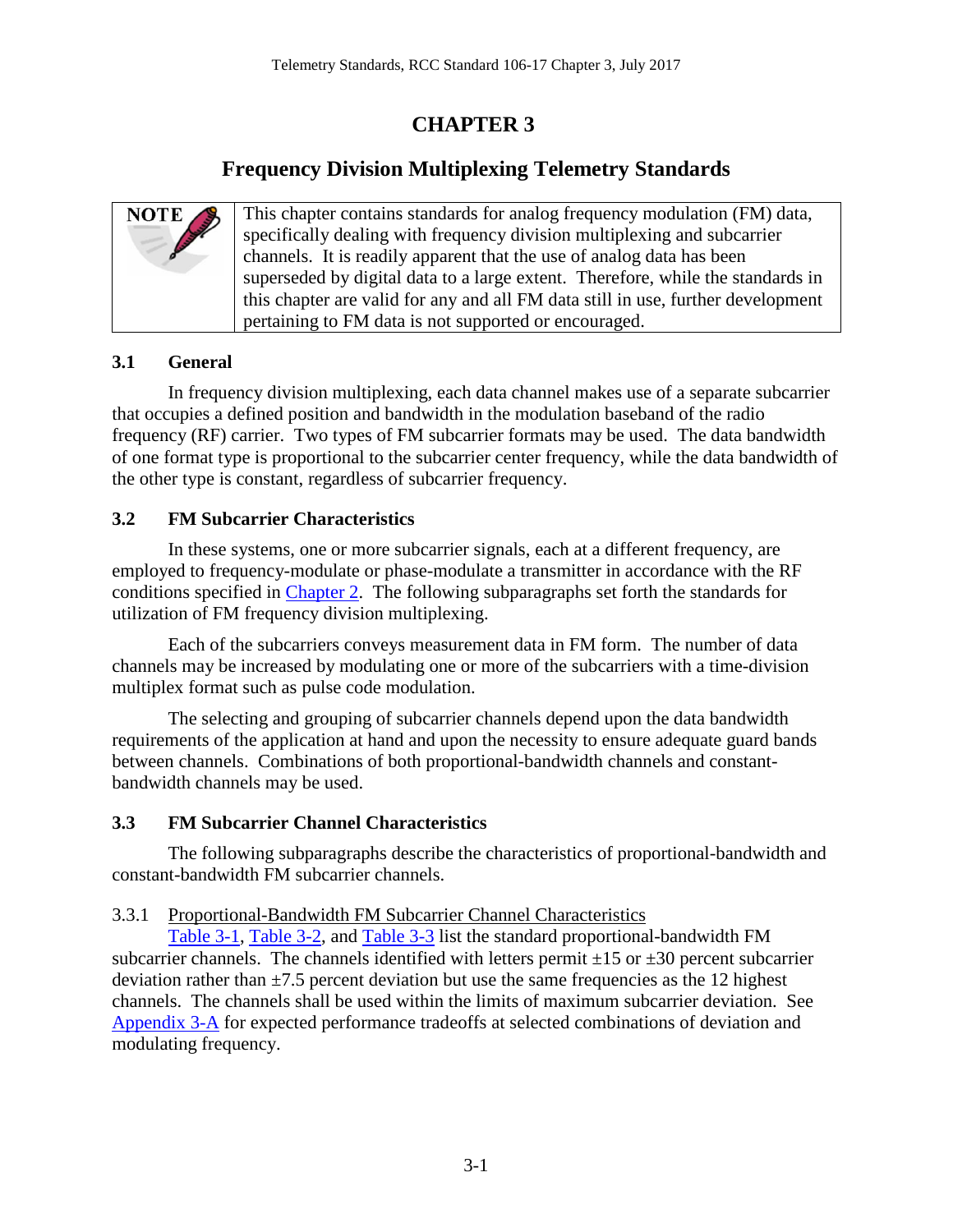<span id="page-5-0"></span>

| Table 3-1. Proportional-Bandwidth FM Subcarrier Channels $\pm 7.5\%$ |                                       |                                  |                                     |                                          |                                                     |                                          |                                     |
|----------------------------------------------------------------------|---------------------------------------|----------------------------------|-------------------------------------|------------------------------------------|-----------------------------------------------------|------------------------------------------|-------------------------------------|
| <b>Channels</b>                                                      |                                       |                                  |                                     |                                          |                                                     |                                          |                                     |
| Channel                                                              | Center<br>Frequencies<br>(hertz [Hz]) | Lower<br>Deviation<br>Limit (Hz) | Upper<br>Deviation<br>Limit<br>(Hz) | Nominal<br>Frequency<br>Response<br>(Hz) | Nominal<br><b>Rise Time</b><br>(millisecond<br>[ms] | Maximum<br>Frequency<br>Response<br>(Hz) | Minimum<br><b>Rise Time</b><br>(ms) |
| $\mathbf{1}$                                                         | 400                                   | 370                              | 430                                 | 6                                        | 58                                                  | 30                                       | 11.7                                |
| $\overline{2}$                                                       | 560                                   | 518                              | 602                                 | 8                                        | 44                                                  | 42                                       | 8.33                                |
| 3                                                                    | 730                                   | 675                              | 785                                 | 11                                       | 32                                                  | 55                                       | 6.40                                |
| $\overline{4}$                                                       | 960                                   | 888                              | 1032                                | 14                                       | 25                                                  | 72                                       | 4.86                                |
| 5                                                                    | 1300                                  | 1202                             | 1398                                | 20                                       | 18                                                  | 98                                       | 3.60                                |
| 6                                                                    | 1700                                  | 1572                             | 1828                                | 25                                       | 14                                                  | 128                                      | 2.74                                |
| $\overline{7}$                                                       | 2300                                  | 2127                             | 2473                                | 35                                       | 10                                                  | 173                                      | 2.03                                |
| 8                                                                    | 3000                                  | 2775                             | 3225                                | 45                                       | 7.8                                                 | 225                                      | 1.56                                |
| 9                                                                    | 3900                                  | 3607                             | 4193                                | 59                                       | 6.0                                                 | 293                                      | 1.20                                |
| 10                                                                   | 5400                                  | 4995                             | 5805                                | 81                                       | 4.3                                                 | 405                                      | 0.864                               |
| 11                                                                   | 7350                                  | 6799                             | 7901                                | 110                                      | 3.2                                                 | 551                                      | 0.635                               |
| 12                                                                   | 10,500                                | 9712                             | 11,288                              | 160                                      | 2.2                                                 | 788                                      | 0.444                               |
| 13                                                                   | 14,500                                | 13,412                           | 15,588                              | 220                                      | 1.6                                                 | 1088                                     | 0.322                               |
| 14                                                                   | 22,000                                | 20,350                           | 23,650                              | 330                                      | 1.1                                                 | 1650                                     | 0.212                               |
| 15                                                                   | 30,000                                | 27,750                           | 32,250                              | 450                                      | 0.78                                                | 2250                                     | 0.156                               |
| 16                                                                   | 40,000                                | 37,000                           | 43,000                              | 600                                      | 0.58                                                | 3000                                     | 0.117                               |
| 17                                                                   | 52,500                                | 48,562                           | 56,438                              | 788                                      | 0.44                                                | 3938                                     | 0.089                               |
| 18                                                                   | 70,000                                | 64,750                           | 75,250                              | 1050                                     | 0.33                                                | 5250                                     | 0.06                                |
| 19                                                                   | 93,000                                | 86,025                           | 99,975                              | 1395                                     | 0.25                                                | 6975                                     | 0.050                               |
| 20                                                                   | 124,000                               | 114,700                          | 133,300                             | 1860                                     | 0.19                                                | 9300                                     | 0.038                               |
| 21                                                                   | 165,000                               | 152,625                          | 177,375                             | 2475                                     | 0.14                                                | 12,375                                   | 0.029                               |
| 22                                                                   | 225,000                               | 208,125                          | 241,875                             | 3375                                     | 0.10                                                | 16,875                                   | 0.021                               |
| 23                                                                   | 300,000                               | 277,500                          | 322,500                             | 4500                                     | 0.08                                                | 22,500                                   | 0.016                               |
| 24                                                                   | 400,000                               | 370,000                          | 430,000                             | 6000                                     | 0.06                                                | 30,000                                   | 0.012                               |
| 25                                                                   | 560,000                               | 518,000                          | 602,000                             | 8400                                     | 0.04                                                | 42,000                                   | 0.008                               |
| See notes at end of Table 3-3.                                       |                                       |                                  |                                     |                                          |                                                     |                                          |                                     |

<span id="page-5-1"></span>

| Table 3-2. Proportional-Bandwidth FM Subcarrier Channel $\pm 15\%$<br><b>Channels</b> |                                                                                           |        |           |                                          |                                     |                                          |                                     |
|---------------------------------------------------------------------------------------|-------------------------------------------------------------------------------------------|--------|-----------|------------------------------------------|-------------------------------------|------------------------------------------|-------------------------------------|
| Channel                                                                               | Center<br>Upper<br>Lower<br>Frequencies<br>Deviation<br>Limit $(Hz)$ Limit $(Hz)$<br>(Hz) |        | Deviation | Nominal<br>Frequency<br>Response<br>(Hz) | Nominal<br><b>Rise Time</b><br>(ms) | Maximum<br>Frequency<br>Response<br>(Hz) | Minimum<br><b>Rise Time</b><br>(ms) |
| A                                                                                     | 22,000                                                                                    | 18,700 | 25,300    | 660                                      | 0.53                                | 3300                                     | 0.106                               |
| $\mathbf{B}$                                                                          | 30,000                                                                                    | 25,500 | 34,500    | 900                                      | 0.39                                | 4500                                     | 0.078                               |
| $\mathbf C$                                                                           | 40,000                                                                                    | 34,000 | 46,000    | 1200                                     | 0.29                                | 6000                                     | 0.058                               |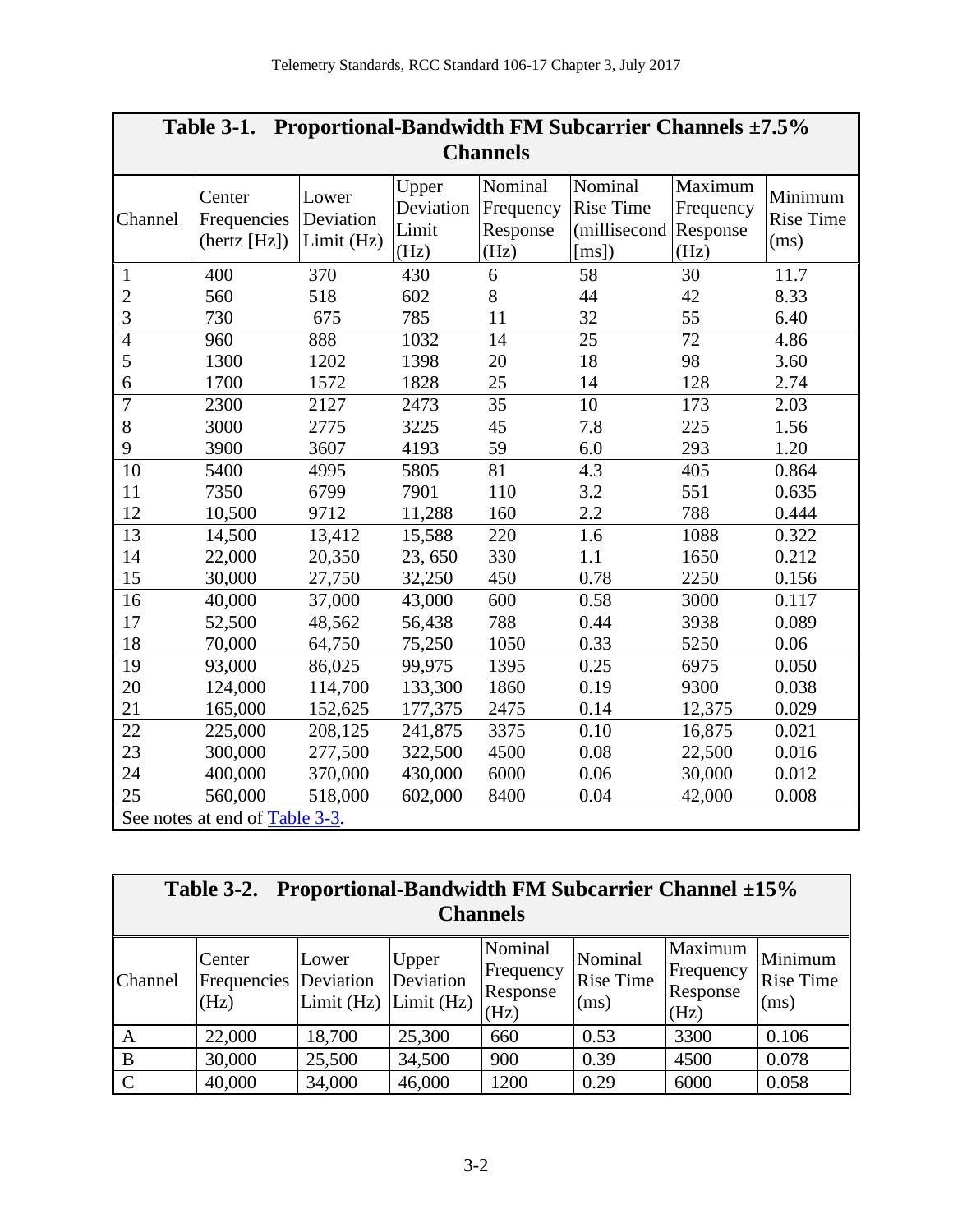| $\overline{D}$                 | 52,500  | 44,625  | 60,375  | 1575   | 0.22 | 7875   | 0.044 |
|--------------------------------|---------|---------|---------|--------|------|--------|-------|
| E                              | 70,000  | 59,500  | 80,500  | 2100   | 0.17 | 10,500 | 0.033 |
| $\mathbf{F}$                   | 93,000  | 79,050  | 106,950 | 2790   | 0.13 | 13,950 | 0.025 |
| $\overline{G}$                 | 124,000 | 105,400 | 142,600 | 3720   | 0.09 | 18,600 | 0.018 |
| H                              | 165,000 | 140,250 | 189,750 | 4950   | 0.07 | 24,750 | 0.014 |
| $\mathbf{I}$                   | 225,000 | 191,250 | 258,750 | 6750   | 0.05 | 33,750 | 0.010 |
| $\mathsf{I}$                   | 300,000 | 255,000 | 345,000 | 9000   | 0.04 | 45,000 | 0.008 |
| K                              | 400,000 | 340,000 | 460,000 | 12,000 | 0.03 | 60,000 | 0.006 |
| $\mathbf{L}$                   | 560,000 | 476,000 | 644,000 | 16,800 | 0.02 | 84,000 | 0.004 |
| See notes at end of Table 3-3. |         |         |         |        |      |        |       |

<span id="page-6-0"></span>

| <b>Proportional-Bandwidth FM Subcarrier Channels ±30%</b><br><b>Table 3-3.</b><br><b>Channels</b> |                               |                                  |                                 |                                          |                                     |                                          |                                     |
|---------------------------------------------------------------------------------------------------|-------------------------------|----------------------------------|---------------------------------|------------------------------------------|-------------------------------------|------------------------------------------|-------------------------------------|
| Channel                                                                                           | Center<br>Frequencies<br>(Hz) | Lower<br>Deviation<br>Limit (Hz) | Upper<br>Deviation<br>Limit(Hz) | Nominal<br>Frequency<br>Response<br>(Hz) | Nominal<br><b>Rise Time</b><br>(ms) | Maximum<br>Frequency<br>Response<br>(Hz) | Minimum<br><b>Rise Time</b><br>(ms) |
| AA                                                                                                | 22,000                        | 15,400                           | 28,600                          | 1320                                     | 0.265                               | 6600                                     | 0.053                               |
| <b>BB</b>                                                                                         | 30,000                        | 21,000                           | 39,000                          | 1800                                     | 0.194                               | 9000                                     | 0.038                               |
| CC                                                                                                | 40,000                        | 28,000                           | 52,000                          | 2400                                     | 0.146                               | 12,000                                   | 0.029                               |
| <b>DD</b>                                                                                         | 52,500                        | 36,750                           | 68,250                          | 3150                                     | 0.111                               | 15,750                                   | 0.022                               |
| EE                                                                                                | 70,000                        | 49,000                           | 91,000                          | 4200                                     | 0.083                               | 21,000                                   | 0.016                               |
| FF                                                                                                | 93,000                        | 65,100                           | 120,900                         | 5580                                     | 0.063                               | 27,900                                   | 0.012                               |
| GG                                                                                                | 124,000                       | 86,800                           | 161,200                         | 7440                                     | 0.047                               | 37,200                                   | 0.009                               |
| <b>HH</b>                                                                                         | 165,000                       | 115,500                          | 214,500                         | 9900                                     | 0.035                               | 49,500                                   | 0.007                               |
| $\mathbf{I}$                                                                                      | 225,000                       | 157,500                          | 292,500                         | 13,500                                   | 0.026                               | 67,500                                   | 0.005                               |
| JJ                                                                                                | 300,000                       | 210,000                          | 390,000                         | 18,000                                   | 0.019                               | 90,000                                   | 0.004                               |
| KK                                                                                                | 400,000                       | 280,000                          | 520,000                         | 24,000                                   | 0.015                               | 120,000                                  | 0.003                               |
| LL                                                                                                | 560,000                       | 392,000                          | 728,000                         | 33,600                                   | 0.010                               | 168,000                                  | 0.002                               |
| Notes:                                                                                            |                               |                                  |                                 |                                          |                                     |                                          |                                     |

1. Round off to nearest Hz.

- 2. The indicated maximum data frequency response and minimum rise time is based on the maximum theoretical response that can be obtained in a bandwidth between the upper and lower frequency limits specified for the channels. See Paragraph [A.3](#page-10-2) for determining possible accuracy versus response tradeoffs.
- 3. Channels A through L may be used by omitting adjacent lettered and numbered channels. Channels 13 and A may be used together with some increase in adjacent channel interference.
- 4. Channels AA through LL may be used by omitting every four adjacent double lettered and lettered channels and every three adjacent numbered channels. Channels AA through LL may be used by omitting every three adjacent double lettered and lettered channels and every two adjacent numbered channels with some increase in adjacent channel interference.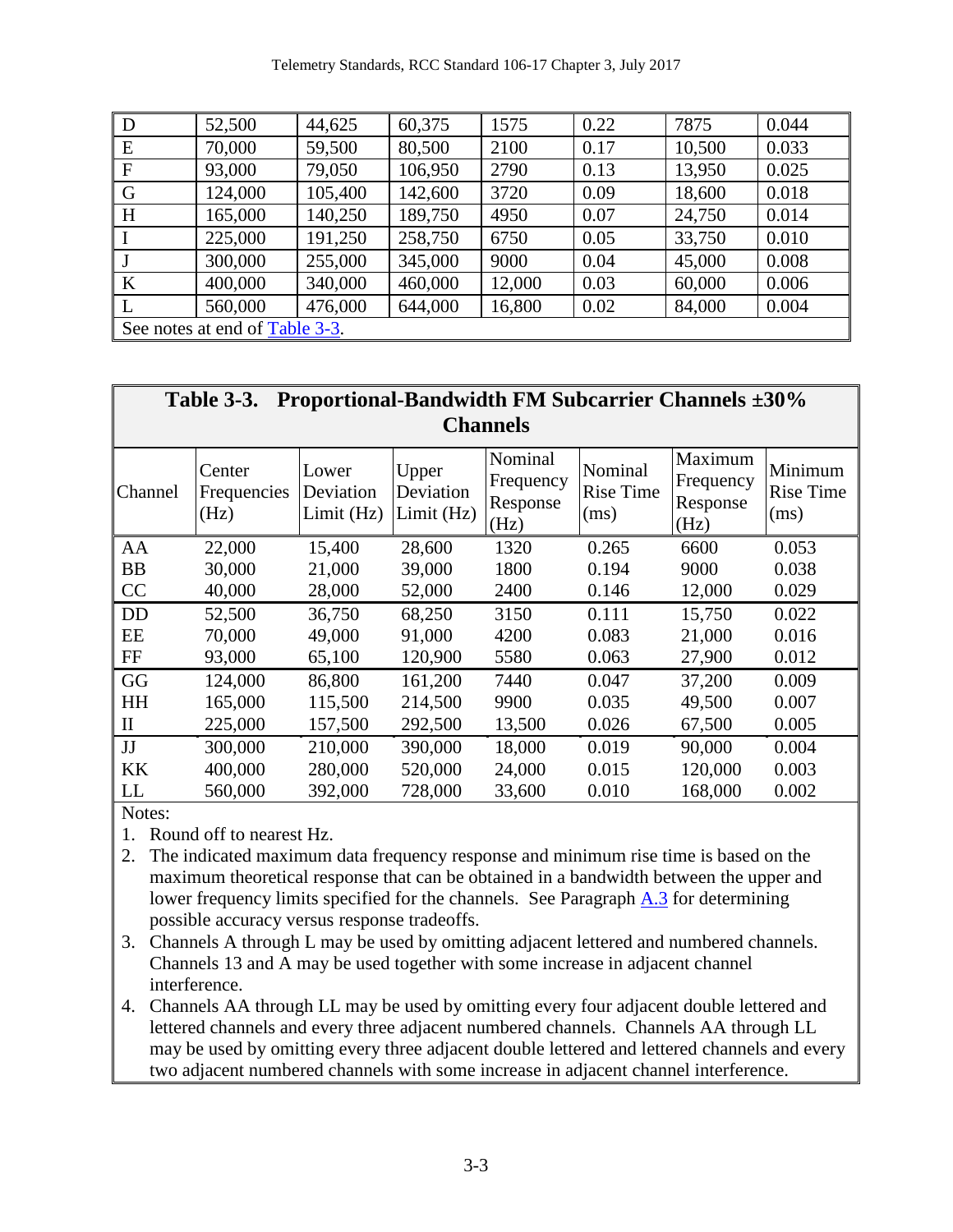#### <span id="page-7-0"></span>3.3.2 Constant-Bandwidth FM Subcarrier Channel Characteristics

[Table 3-4](#page-8-0) lists the standard constant-bandwidth FM subcarrier channels. The letters A, B, C, D, E, F, G, and H identify the channels for use with maximum subcarrier deviations of  $\pm 2$ ,  $\pm 4$ ,  $\pm 8$ ,  $\pm 16$ ,  $\pm 32$ ,  $\pm 64$ ,  $\pm 128$ , and  $\pm 256$  kilohertz (kHz), along with maximum frequency responses of 2, 4, 8, 16, 32, 64, 128, and 256 kHz. The channels shall be used within the limits of maximum subcarrier deviation. See [Appendix 3-A](#page-10-1) for expected performance tradeoffs at selected combinations of deviation and modulating frequencies.

#### <span id="page-7-1"></span>**3.4 Tape Speed Control and Flutter Compensation**

Tape speed control and flutter compensation for FM/FM formats may be accomplished as indicated in **Annex A.2**, Subsection 17.4. The standard reference frequency used shall be in accordance with the criteria in [Table 3-5](#page-9-0) when the reference signal is mixed with data.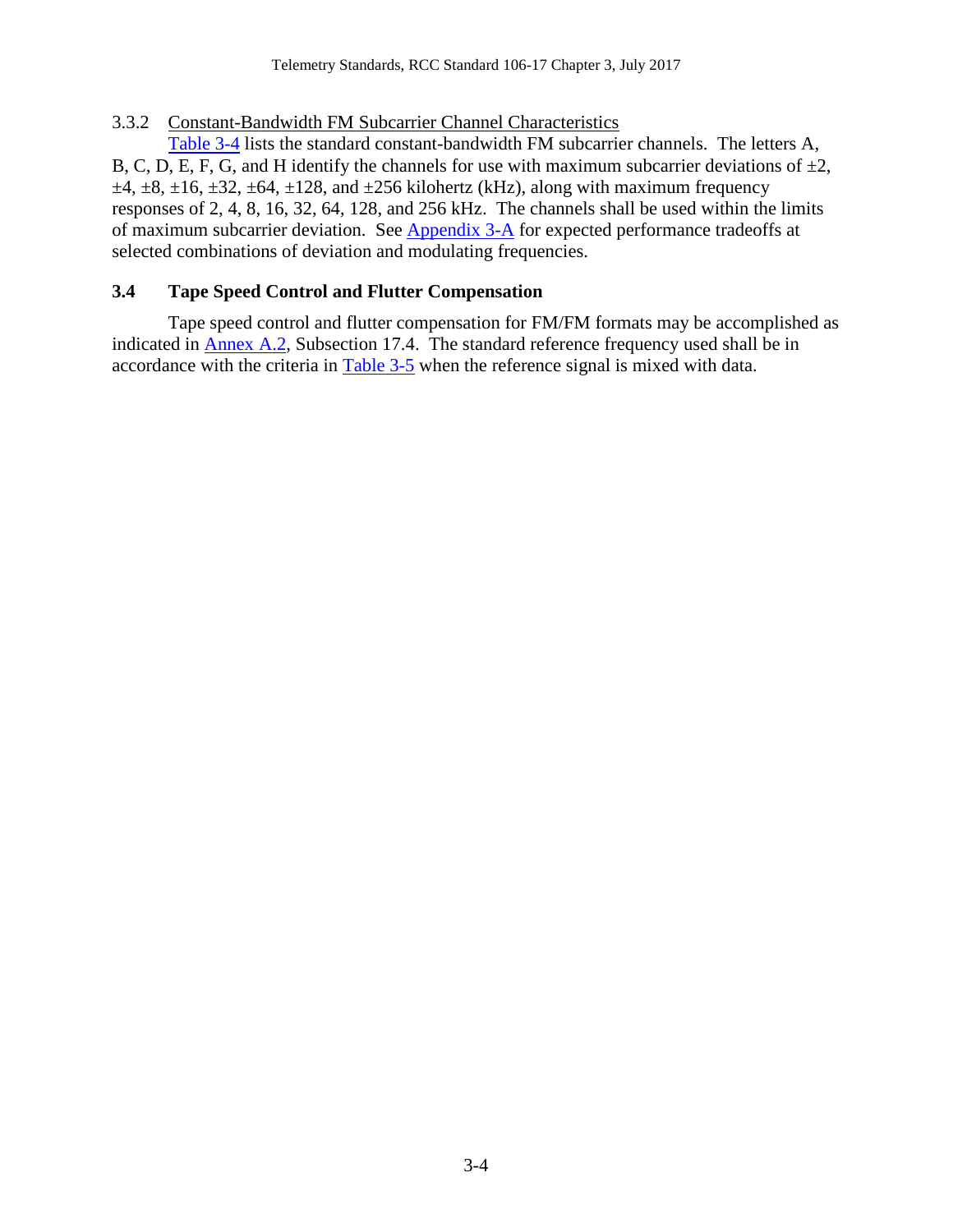<span id="page-8-0"></span>

| <b>Constant-Bandwidth FM Subcarrier Channels</b><br><b>Table 3-4.</b> |                        |     |               |      |          |              |           |           |  |  |  |
|-----------------------------------------------------------------------|------------------------|-----|---------------|------|----------|--------------|-----------|-----------|--|--|--|
| Frequency Criteria\Channels:                                          | A                      | B   | $\mathcal{C}$ | D    | E        | $\mathbf{F}$ | G         | H         |  |  |  |
| Deviation Limits (kHz)                                                | $\pm 2$                | ±4  | $\pm 8$       | ±16  | $\pm 32$ | ±64          | $\pm 128$ | $\pm 256$ |  |  |  |
| Nominal Frequency Response (kHz)                                      | 0.4                    | 0.8 | 1.6           | 3.2  | 6.4      | 12.8         | 25.6      | 51.2      |  |  |  |
| Maximum Frequency Response (kHz)                                      | $\overline{2}$         | 4   | 8             | 16   | 32       | 64           | 128       | 256       |  |  |  |
| Notes:                                                                | Center Frequency (kHz) |     |               |      |          |              |           |           |  |  |  |
|                                                                       | 8                      | 16  | 32            | 64   | 128      | 256          | 512       | 1024      |  |  |  |
| The constant-bandwidth channel designation                            | 16                     | 32  | 64            | 128  | 256      | 512          | 1024      | 2048      |  |  |  |
| shall be the channel center frequency in                              | 24                     | 48  | 96            | 192  | 384      | 768          | 1536      | 3072      |  |  |  |
| kilohertz and the channel letter indicating                           | 32                     | 64  | 128           | 256  | 512      | 1024         | 2048      |           |  |  |  |
| deviation limit; for example, 16A, indicating $f_c$                   | 40                     | 80  | 160           | 320  | 640      | 1280         | 2560      |           |  |  |  |
| $= 16$ kHz, deviation limit of $\pm 2$ kHz.                           | 48                     | 96  | 192           | 384  | 768      | 1536         | 3072      |           |  |  |  |
|                                                                       | 56                     | 112 | 224           | 448  | 896      | 1792         | 3584      |           |  |  |  |
| The indicated maximum frequency is based                              | 64                     | 128 | 256           | 512  | 1024     | 2048         |           |           |  |  |  |
| upon the maximum theoretical response that                            | 72                     | 144 | 288           | 576  | 1152     | 2304         |           |           |  |  |  |
| can be obtained in a bandwidth between                                | 80                     | 160 | 320           | 640  | 1280     | 2560         |           |           |  |  |  |
| deviation limits specified for the channel. See                       | 88                     | 176 | 352           | 704  | 1408     | 2816         |           |           |  |  |  |
| discussion in $\Delta$ ppendix 3- $\Delta$ for determining            | 96                     | 192 | 384           | 768  | 1536     | 3072         |           |           |  |  |  |
| practical accuracy versus frequency response                          | 104                    | 208 | 416           | 832  | 1664     | 3328         |           |           |  |  |  |
| tradeoffs.                                                            | 112                    | 224 | 448           | 896  | 1792     | 3584         |           |           |  |  |  |
| Prior to using a channel outside the shaded                           | 120                    | 240 | 480           | 960  | 1920     | 3840         |           |           |  |  |  |
| area, the user should verify the availability of                      | 128                    | 256 | 512           | 1024 | 2048     |              |           |           |  |  |  |
| range assets to support the demodulation of the                       | 136                    | 272 | 544           | 1088 | 2176     |              |           |           |  |  |  |
| channel selected. Very limited support is                             | 144                    | 288 | 576           | 1152 | 2304     |              |           |           |  |  |  |
| available above 2 megahertz.                                          | 152                    | 304 | 608           | 1216 | 2432     |              |           |           |  |  |  |
|                                                                       | 160                    | 320 | 640           | 1280 | 2560     |              |           |           |  |  |  |
|                                                                       | 168                    | 336 | 672           | 1344 | 2688     |              |           |           |  |  |  |
|                                                                       | 176                    | 352 | 704           | 1408 | 2816     |              |           |           |  |  |  |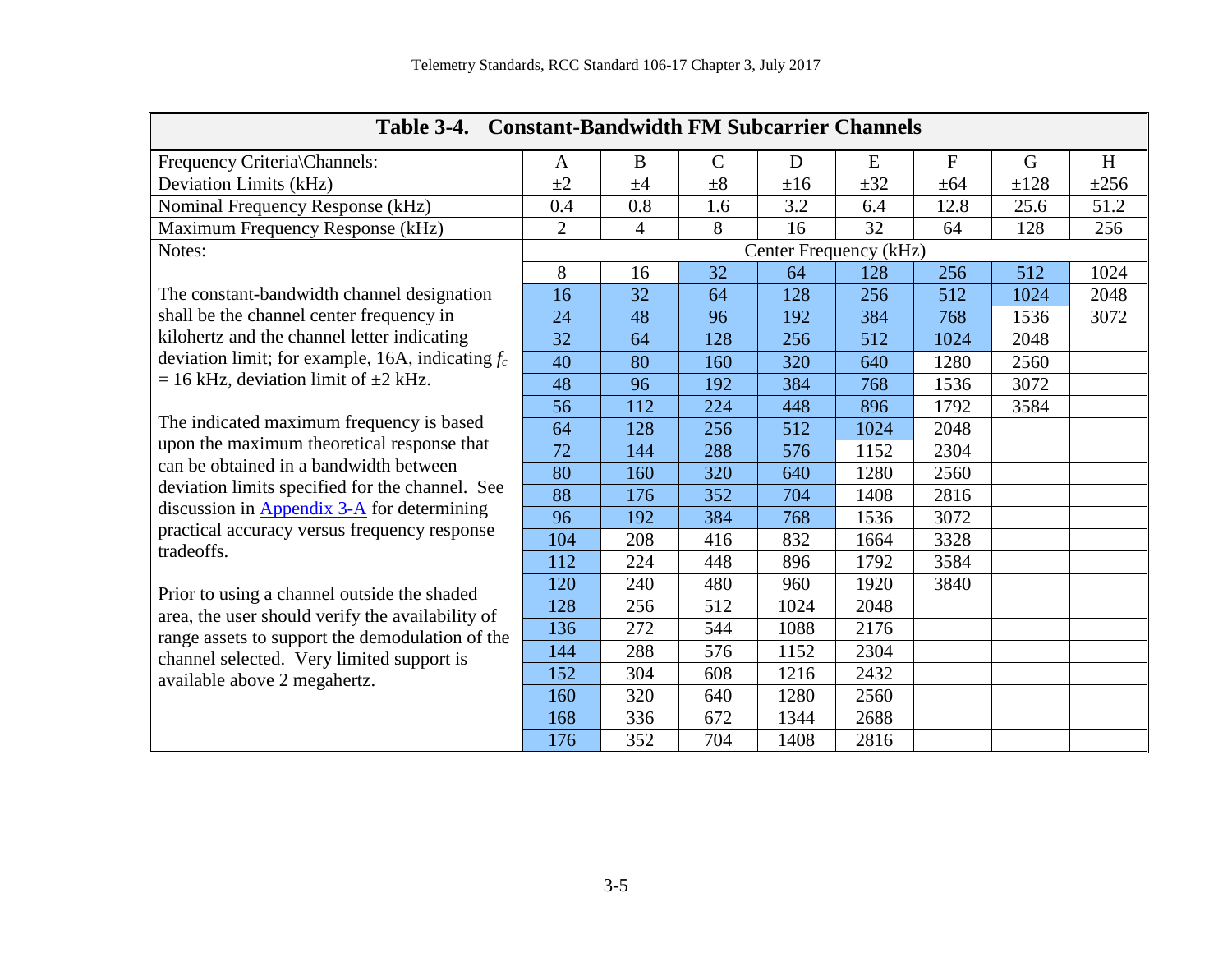<span id="page-9-0"></span>

| Table 3-5. Reference Signal Usage                                                    |
|--------------------------------------------------------------------------------------|
| <b>Reference Frequencies for Tape Speed and Flutter Compensation</b>                 |
| Reference Frequency (kHz $\pm 0.01\%$ )                                              |
| $960^{(1)}$                                                                          |
| $480^{(1)}$                                                                          |
| $240^{(1)}$                                                                          |
| 200                                                                                  |
| 100                                                                                  |
| 50                                                                                   |
| 25                                                                                   |
| 12.5                                                                                 |
| 6.25                                                                                 |
| 3.125                                                                                |
| Note: <sup>(1)</sup> These frequencies are for flutter compensation only and not for |
| capstan servo speed control. In addition, the 240 kHz reference signal               |
| may be used as a detranslation frequency in a constant-bandwidth format.             |

If the reference signal is recorded on a separate tape track, any of the listed reference frequencies may be used provided the requirements for compensation rate of change are satisfied.

If the reference signal is mixed with the data signal, consideration must be given to possible problems with intermodulation sum and difference frequencies. Also, sufficient guard band must be allowed between the reference frequency and any adjacent data subcarrier.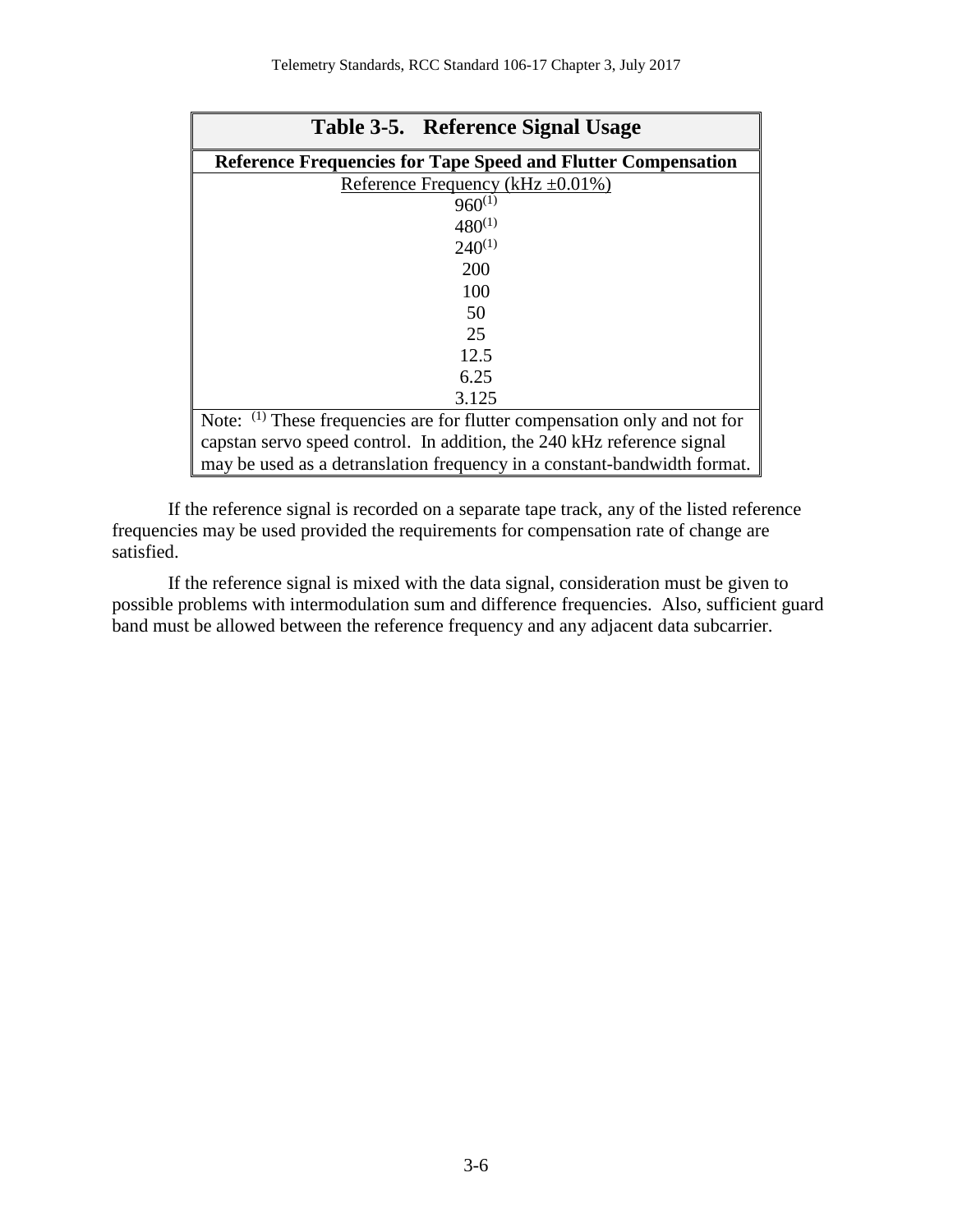## <span id="page-10-0"></span>**APPENDIX 3-A**

## <span id="page-10-3"></span>**Use Criteria for Frequency Division Multiplexing**

#### <span id="page-10-1"></span>**A.1. General**

Successful application of frequency division multiplexing telemetry standards depends on recognition of performance limits and performance tradeoffs, which may be required in implementation of a system. The use criteria included in this appendix are offered in this context as a guide for orderly application of the standards presented above. It is the responsibility of the telemetry system designer to select the range of performance that will meet data measurement requirements and at the same time permit operation within the limits of the standards. A designer or user must also recognize the fact that even though the standards for FM/FM multiplexing encompass a broad range of performance limits, tradeoffs such as data accuracy for data bandwidth may be necessary. Nominal values for such parameters as frequency response and rise time are listed to indicate the majority of expected use and should not be interpreted as inflexible operational limits. It must be remembered that system performance is influenced by other considerations such as hardware performance capabilities. In summary, the scope of the standards together with the use criteria is intended to offer flexibility of operation and yet provide realistic limits.

### **A.2. FM Subcarrier Performance**

The nominal and maximum frequency response of the subcarrier channels listed in [Table](#page-5-0)  [3-1,](#page-5-0) [Table 3-2,](#page-5-1) [Table 3-3,](#page-6-0) and [Table 3-4](#page-8-0) is 10 and 50 percent of the maximum allowable deviation bandwidth. The nominal frequency response of the channels employs a deviation ratio of five. The deviation ratio of a channel is one-half the defined deviation bandwidth divided by the cutoff frequency of the discriminator output filter.

The use of other deviation ratios for any of the subcarrier channels listed may be selected by the range users to conform to the specific data response requirements for the channel. As a rule, the root mean square (rms) signal-to-noise ratio (SNR) of a specific channel varies as the three-halves power of that subcarrier deviation ratio.

The nominal and minimum channel rise times indicated in the tables listed above have been determined from the equation which states that rise time is equal to 0.35 divided by the frequency response for the nominal and maximum frequency response. The equation is normally employed to define 10 to 90 percent rise time for a step function of the channel input signal; however, deviations from these values may be encountered because of variations in subcarrier components in the system.

#### <span id="page-10-2"></span>**A.3. FM Subcarrier Performance Tradeoffs**

The number of subcarrier channels that may be used simultaneously to modulate an RF carrier is limited by the RF channel bandwidth and by the output SNR that is acceptable for the application at hand. As channels are added, it is necessary to reduce the transmitter deviation allowed for each individual channel to keep the overall multiplex with the RF channel assignment. This reduction lowers the subcarrier-to-noise performance at the discriminator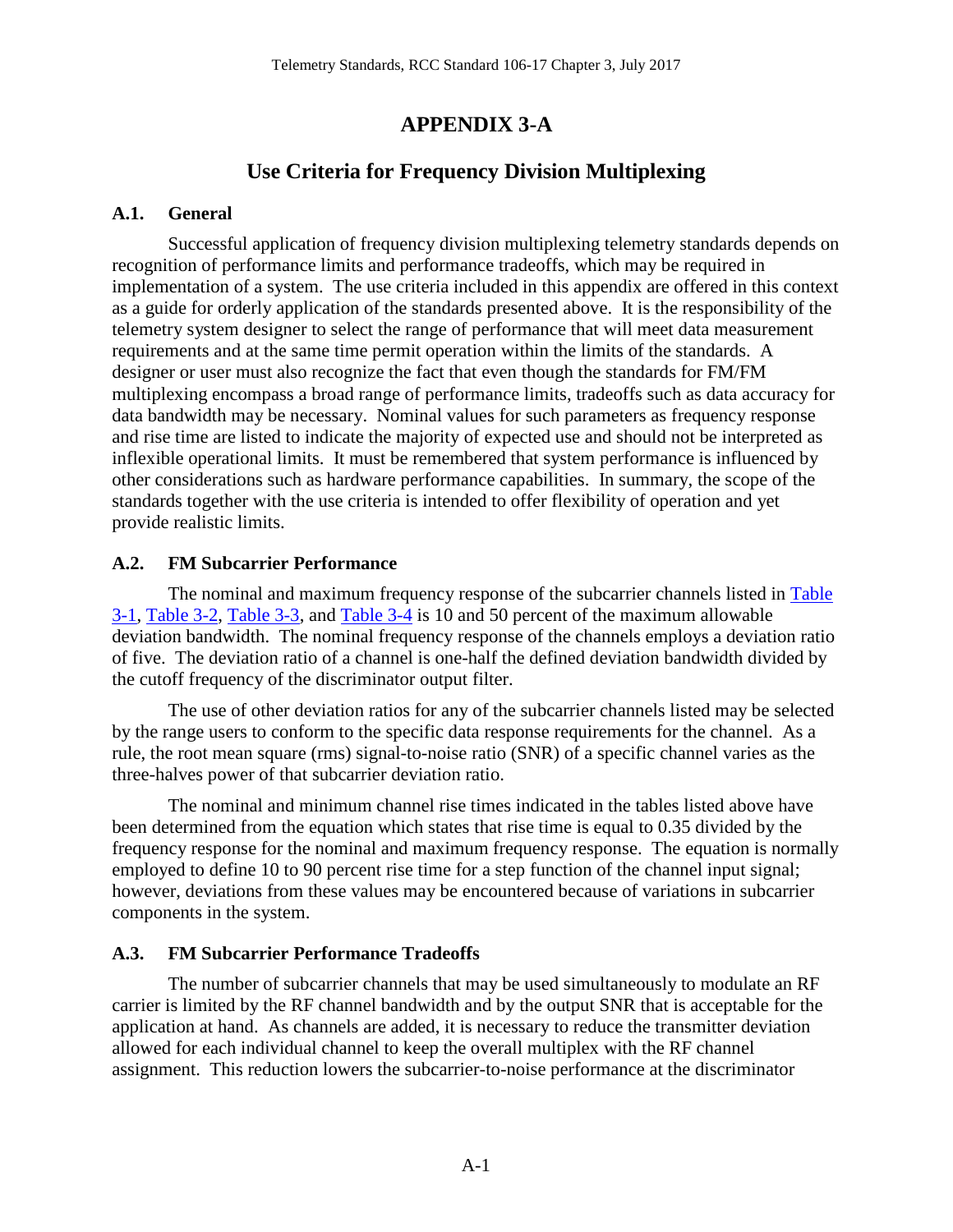inputs. Thus, the system designer's problem is to determine acceptable tradeoffs between the number of subcarrier channels and acceptable subcarrier-to-noise ratios.

Background information relating to the level of performance and the tradeoffs that may be made is included in Telemetry FM/FM Baseband Structure Study, volumes I and II<sup>[1](#page-11-0)</sup>; which were completed under a contract administered by the Telemetry Working Group of the Inter-Range Instrumentation Group in 1965. The results of the study show that proportional bandwidth channels with center frequencies up to 165 kilohertz (kHz) and constant bandwidth channels with center frequencies up to 176 kHz may be used within the constraints of these standards. The test criteria included the adjustment of the system components for approximately equal SNRs at all of the discriminator outputs with the receiver input near RF threshold. Intermodulation, caused by the radio-link components carrying the composite multiplex signal, limits the channel's performance under large signal conditions.

With subcarrier deviation ratios of four, channel data errors on the order of 2 percent rms were observed. Data channel errors on the order of 5 percent rms of full-scale bandwidth were observed when subcarrier deviation ratios of two were employed. When deviation ratios of one were used, it was observed that channel-data errors exceeded 5 percent. Some channels showed peak-to-peak errors as high as 30 percent. It must be emphasized, however, that the results of the tests performed in this study are based on specific methods of measurement on one system sample and that this system sample represents a unique configuration of components. Systems having different performance characteristics may not yield the same system performance.

System performance may be improved, in terms of better data accuracy, by sacrificing system data bandwidth; that is, if the user is willing to limit the number of subcarrier channels in the multiplex, particularly the higher frequency channels, the input level to the transmitter can be increased. The SNR of each subcarrier is then improved through the increased per-channel transmitter deviation. For example, the baseband structure study indicated that when the 165 kHz channel and the 93-kHz channel were not included in the proportional-bandwidth multiplex, performance improvement can be expected in the remaining channels equivalent to approximately 12 decibels (dB) increased transmitter power.

Likewise, elimination of the five highest frequency channels in the constant bandwidth multiplex allowed a 6-dB increase in performance.

A general formula,<sup>[2](#page-11-1)</sup> which can be used to estimate the thermal noise performance of an FM/FM channel above threshold, is as follows:

$$
\left(\frac{S}{N}\right)_{d} = \left(\frac{S}{N}\right)_{c} \left(\frac{3}{4}\right)^{1/2} \left[\frac{B_{c}}{F_{ud}}\right]^{1/2} \left(\frac{f_{dc}}{f_{s}}\right) \left(\frac{f_{ds}}{F_{ud}}\right)
$$
 Eqn. B-1

<span id="page-11-0"></span> <sup>1</sup> Campbell, E. B. and W. R. Hubert. *Telemetry FM/FM Baseband Structure Study*. 2 vols. 14 June 1965. Available at<http://www.dtic.mil/dtic/tr/fulltext/u2/621139.pdf> and [http://www.dtic.mil/get-tr](http://www.dtic.mil/get-tr-doc/pdf?AD=AD0621140)[doc/pdf?AD=AD0621140.](http://www.dtic.mil/get-tr-doc/pdf?AD=AD0621140)

<span id="page-11-1"></span><sup>2</sup> K. M. Uglow. *Noise and Bandwidth in FM/FM Radio Telemetry,* "IRE Transaction on Telemetry and Remote Control," (May 1957) pp 19-22.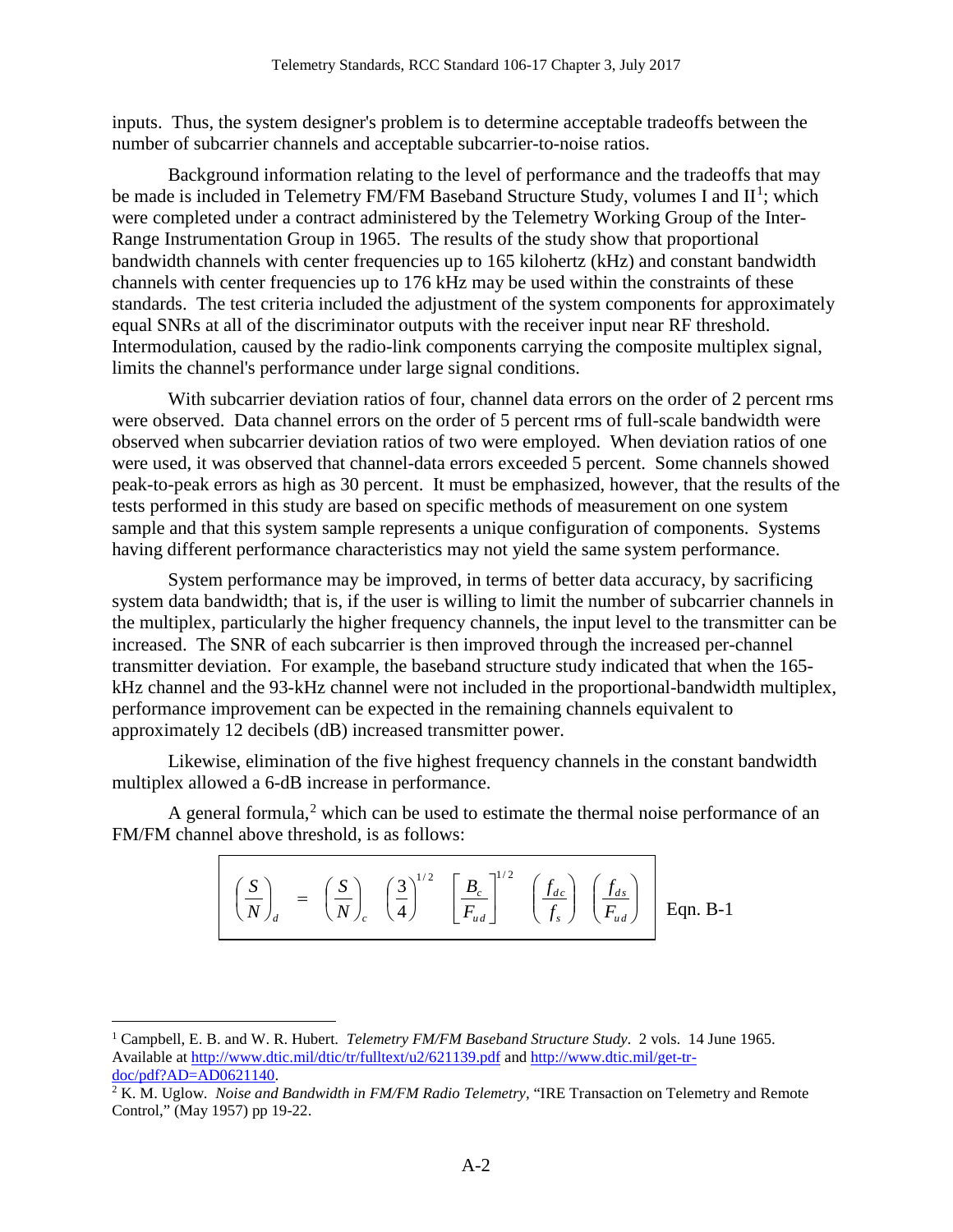where  $\left(N\right)_{d}$  $\frac{S}{\sqrt{2}}$ J  $\left(\frac{S}{\sqrt{2}}\right)$ Y ſ = discriminator output signal-to-noise ratio (rms voltage ratio) *S*  $N$ <sup>*l*</sup> $_{c}$ ſ  $\left(\frac{S}{N}\right)$ = receiver carrier-to-noise ratio (rms voltage ratio) Bc = carrier bandwidth *(*receiver intermediate frequency bandwidth)  $F_{ud}$  = subcarrier discriminator output filter: 3-dB frequency  $f_s$  = subcarrier center frequency  $f_{dc}$  = carrier peak deviation of the particular subcarrier of interest  $f_{ds}$  = subcarrier peak deviation

If the RF carrier power is such that the thermal noise is greater than the intermodulation noise, the above relation provides estimates accurate to within a few decibels. Additional information is contained in RCC Document 119, Telemetry Applications Handbook.<sup>[3](#page-12-0)</sup>

The FM/FM composite-multiplex signal used to modulate the RF carrier may be a proportional-bandwidth format, a constant-bandwidth format, or a combination of the two types provided only that guard bands allowed for channels used in a mixed format be equal to or greater than the guard band allowed for the same channel in an unmixed format.

#### **A.4. FM System Component Considerations**

System performance is dependent on all components in the system. Neglecting the effects of the RF and recording system, data channel accuracy is primarily a function of the linearity and frequency response of the subcarrier oscillators and discriminators employed. Systems designed to transmit data frequencies up to the nominal frequency responses shown in [Table 3-1,](#page-5-0) [Table 3-2,](#page-5-1) [Table 3-3,](#page-6-0) and [Table 3-4](#page-8-0) have generally well-known response capabilities, and reasonable data accuracy estimates can be easily made. For data-channel requirements approaching the maximum frequency response shown in the tables listed above, oscillator and discriminator characteristics are less consistent and less well-defined, making data accuracy estimates less dependable.

The effect of the RF system on data accuracy is primarily in the form of noise because of intermodulation at high RF signal conditions well above threshold. Under low RF signal conditions, noise on the data channels is increased because of the degraded SNR existing in the receiver.

Intermodulation of the subcarriers in a system is caused by characteristics such as amplitude and phase nonlinearities of the transmitter, receiver, magnetic tape recorder/reproducer, or other system components required to handle the multiplex signal under the modulation conditions employed. In systems employing pre-emphasis of the upper subcarriers, the lower subcarriers may experience intermodulation interference because of the difference frequencies of the high-frequency and high-amplitude channels.

<span id="page-12-0"></span> <sup>3</sup> Range Commanders Council. *Telemetry Applications Handbook*. RCC 119-06. May 2006. May be superseded by update. Retrieved 3 June 2015. Available at [http://www.wsmr.army.mil/RCCsite/Documents/119-](http://www.wsmr.army.mil/RCCsite/Documents/119-06_Telemetry_Applications_Handbook/) [06\\_Telemetry\\_Applications\\_Handbook/.](http://www.wsmr.army.mil/RCCsite/Documents/119-06_Telemetry_Applications_Handbook/)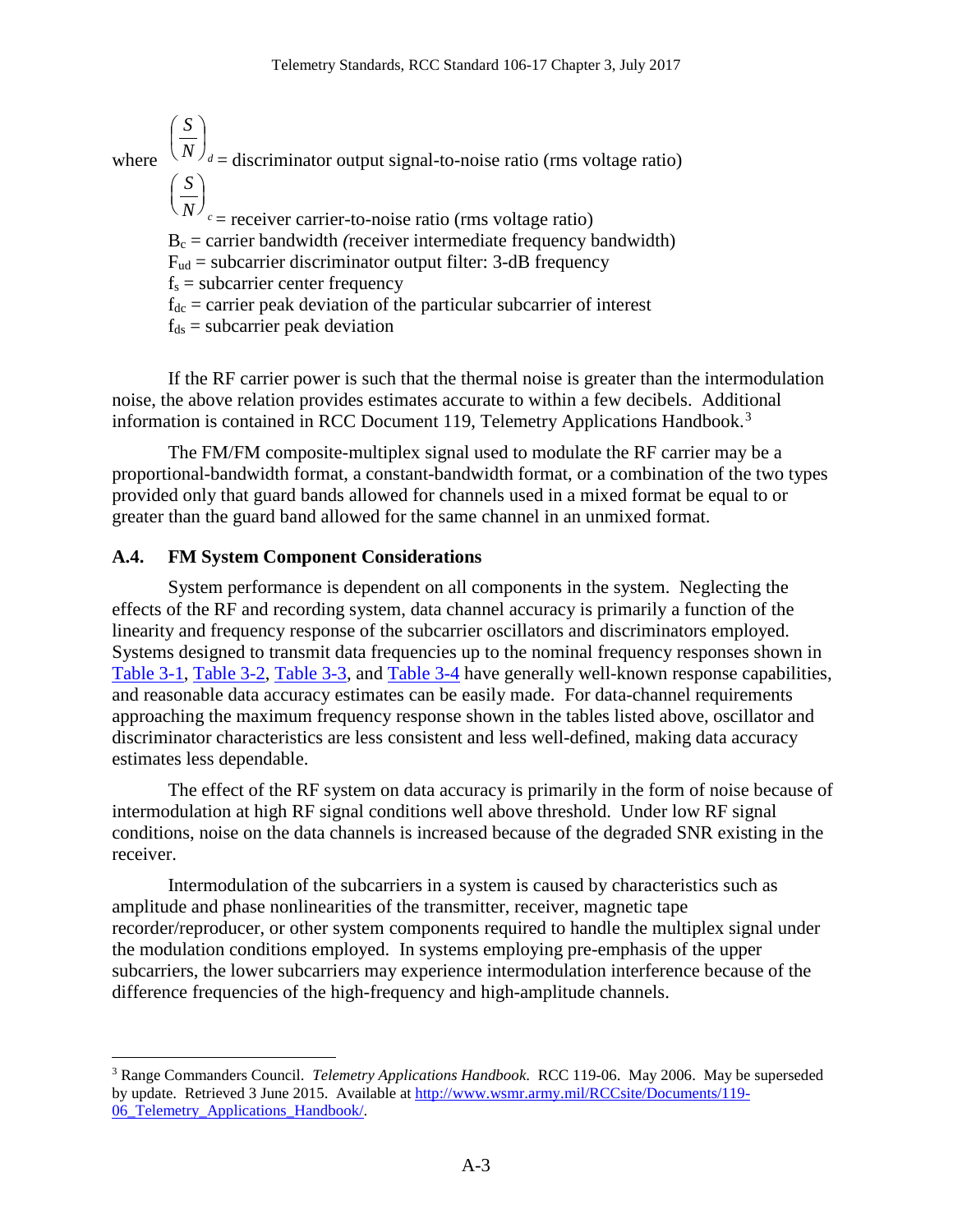The use of magnetic tape recorders for recording a subcarrier multiplex may degrade the data channel accuracy because of the tape speed differences or variations between record and playback. These speed errors can normally be compensated for in present discriminator systems when the nominal response rating of the channels is employed and a reference frequency is recorded with the subcarrier multiplex.

### **A.5. Range Capability for FM Subcarrier Systems**

The following subparagraphs outline additional range capabilities.

### A.5.a. Receivers and Tape Recorders.

The use of subcarrier frequencies greater than 2 megahertz may require tape recorders of a greater capability than are in current use at some ranges. It is recommended that users, who anticipate employing any of the above channels at a range, check the range's capability at a sufficiently early date to allow procurement of necessary equipment.

### A.5.b. Discriminator Channel Selection Filters.

Inclusion of the higher frequency proportional-bandwidth channels and the constantbandwidth channels may require the ranges to acquire additional band selection filters. In addition to referencing [Table 3-1,](#page-5-0) [Table 3-2,](#page-5-1) [Table 3-3,](#page-6-0) and [Table 3-4](#page-8-0) for acquiring channelselector filters, consideration should also be given to acquiring discriminators corresponding to the predetection carrier frequencies shown in [Annex A.2,](http://www.wsmr.army.mil/RCCsite/Documents/106-17_Telemetry_Standards/annexa-2.pdf) Table A.2-9. In applications where minimum time delay variation within the filter is important, such as tape speed compensation or high-rate pulse amplitude modulation or pulse code modulation, constant-delay filter designs are recommended.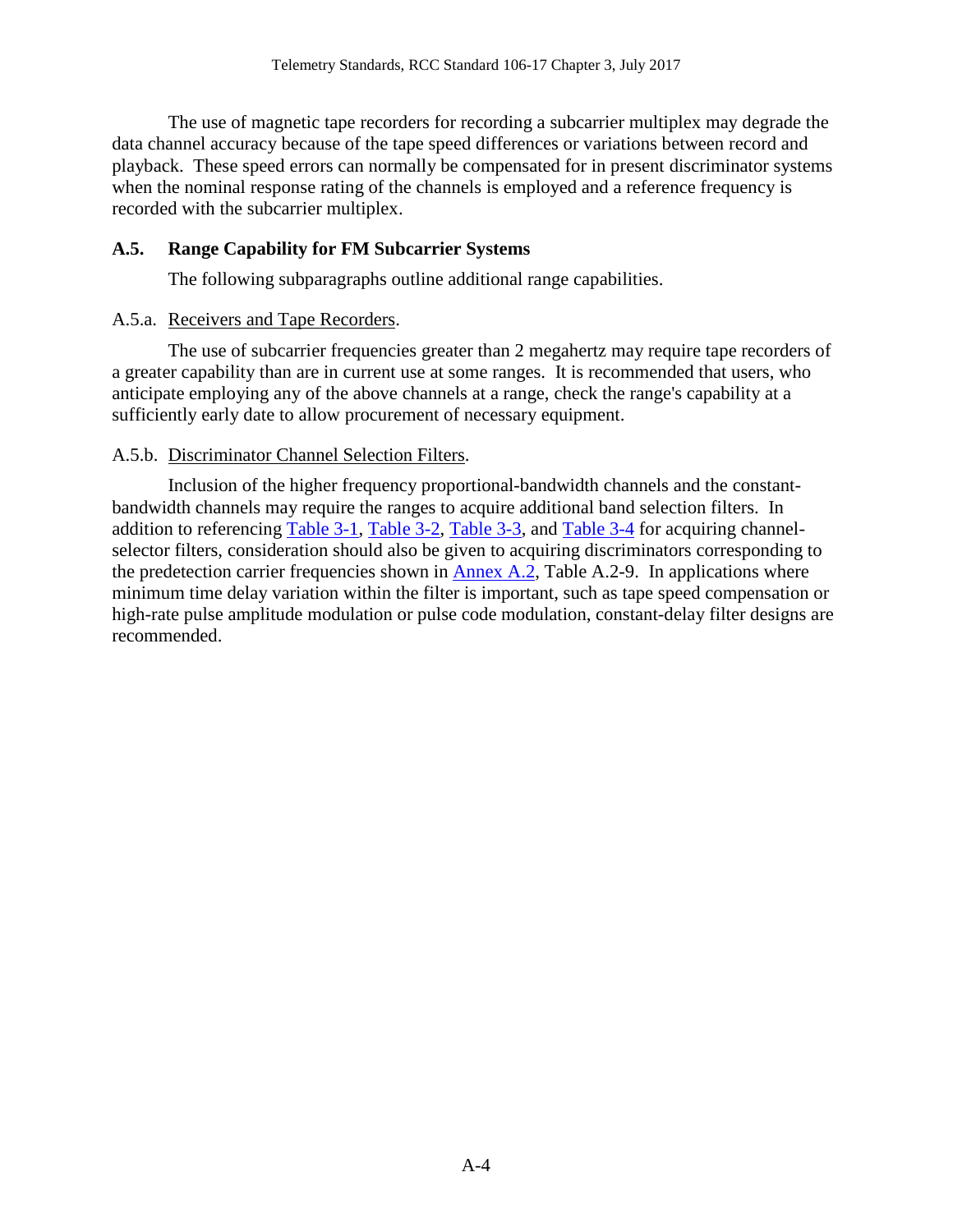## **APPENDIX 3-B**

### <span id="page-14-0"></span>**Citations**

- Campbell, E. B. and W. R. Hubert. *Telemetry FM/FM Baseband Structure Study*. 2 vols. 14 June 1965. Available at<http://www.dtic.mil/dtic/tr/fulltext/u2/621139.pdf> and [http://www.dtic.mil/get-tr-doc/pdf?AD=AD0621140.](http://www.dtic.mil/get-tr-doc/pdf?AD=AD0621140)
- K. M. Uglow. *Noise and Bandwidth in FM/FM Radio Telemetering* in "IRE Transactions on Telemetry and Remote Control," May 1957, pp 19-22.
- Range Commanders Council. *Telemetry Applications Handbook*. RCC 119-06. May 2006. May be superseded by update. Retrieved 3 June 2015. Available at [http://www.wsmr.army.mil/RCCsite/Documents/119-](http://www.wsmr.army.mil/RCCsite/Documents/119-06_Telemetry_Applications_Handbook/) [06\\_Telemetry\\_Applications\\_Handbook/.](http://www.wsmr.army.mil/RCCsite/Documents/119-06_Telemetry_Applications_Handbook/)